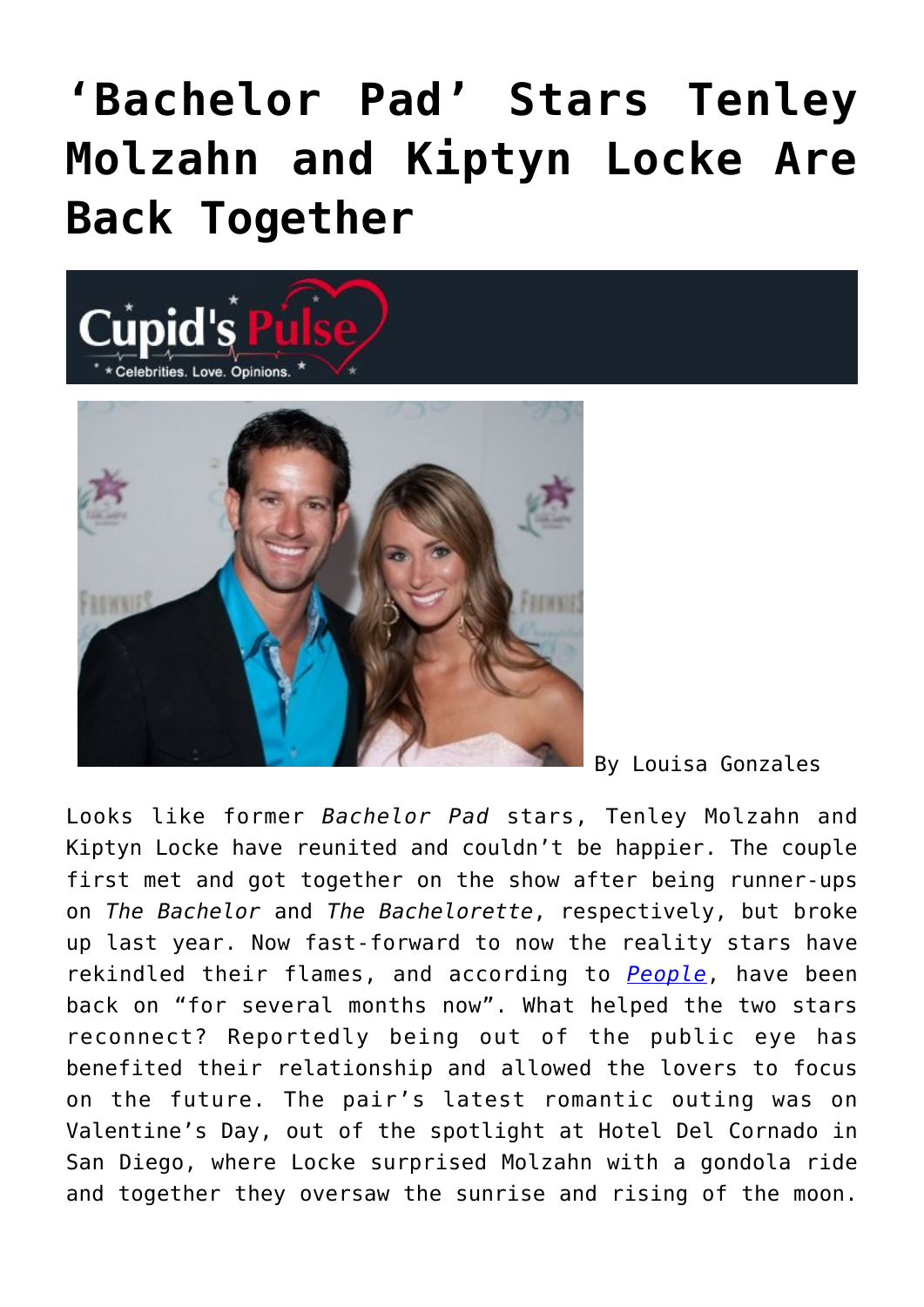The T.V. sweethearts are excited for their second chance and Molzahn confesses marriage could be on the horizon for the two lovebirds.

**What are some things to consider before getting back together with an ex?**

## **Cupid's Advice:**

Relationship don't always work out, sometimes it's for the best and other times things get in the way. Being alone can be hard and make you wish you were in a relationship, but it's not always easy finding someone right for you. What if you think you already met the person you want to be with, but it didn't work out the first time? Cupid has advice on things to consider before reuniting with your ex:

**1. It's more than just loneliness:** Do you really miss your ex, or are you just scared of being alone? If the only reason you want to reunite is because your lonely, that is not a good enough reason to get back together and build a chance at a long-lasting relationship. Don't make the mistake of getting back together with someone for the wrong reasons, it will only hurt your relationship with that person, especially if the two of you are still friends or close.

## **Related:** ['Bachelor Pad' Stars Tenley Molzahn and Kiptyn Locke](http://cupidspulse.com/bachelor-pad-stars-tenley-kiptyn-think-marriage/) [Think Marriage](http://cupidspulse.com/bachelor-pad-stars-tenley-kiptyn-think-marriage/)

**2. There's a bright future:** You need to ask yourself if you see a future with your old flame. Falling in love all over again is nice, deciding you just one last hook up is not, unless it is what you both want. Remember, no matter what you decide there's a chance one or both of you will get hurt. If there is potential for you and your ex to build a long and happy future together, by all means dive in, but make sure it's clear on both sides and that you're on the same page.